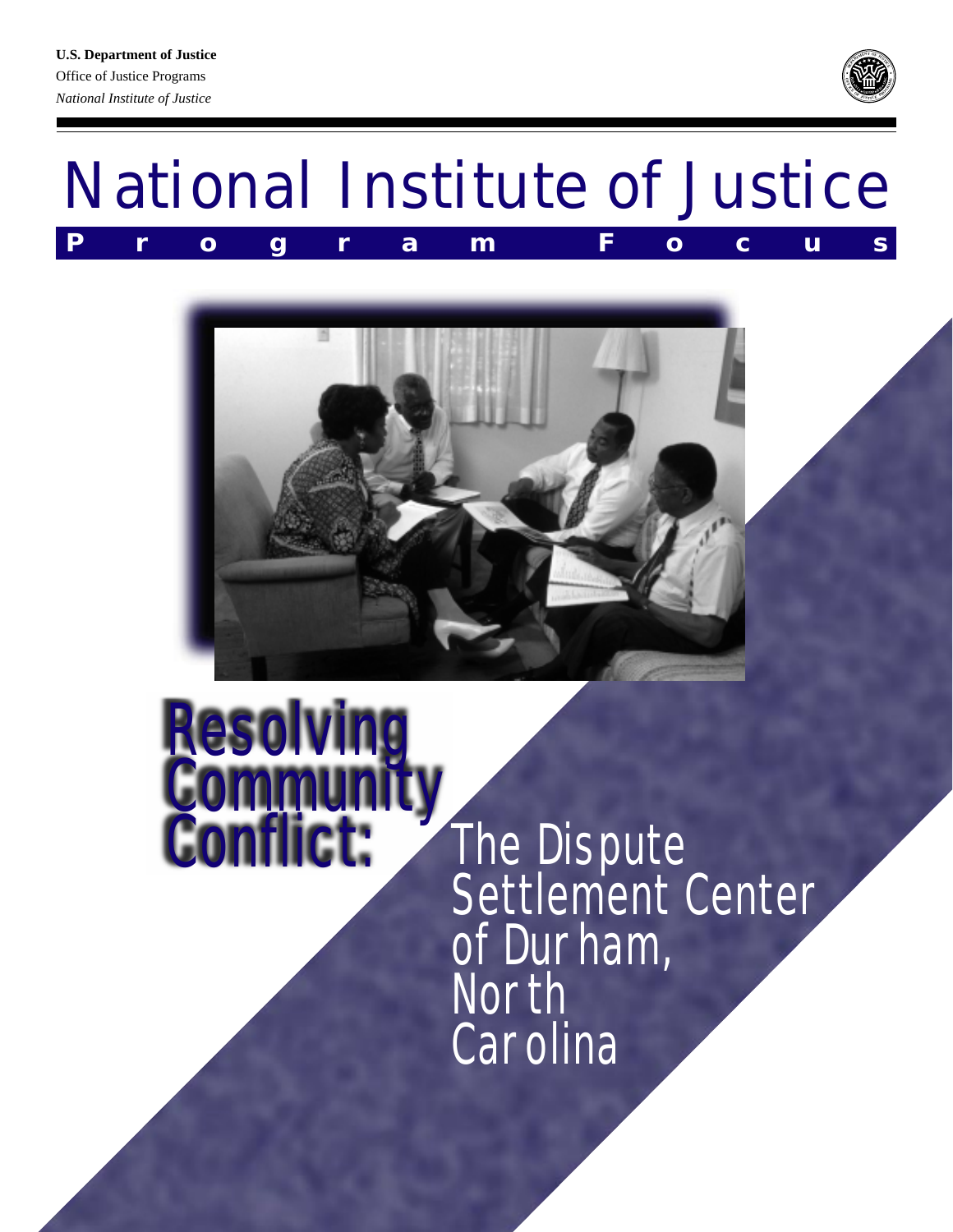# **Resolving Community Conflict: The Dispute Settlement Center of Durham, North Carolina**

*by Daniel McGillis*

 *very community experiences disputes among its members, ranging from* **A**<br>**EXECUTE A**<br>**EXECUTE:**<br> *arguments among neighbors and relatives, such as those about barking dogs and debts, to public policy controversies involving large segments of the community, such as economic development plans and the siting of facilities. Although conflict may be inevitable, strategies for responding to conflict vary greatly.*

Common responses to conflict include accepting the problem, addressing the issue directly with the other party, and taking the other party to court. However, in recent years many communities across the United States have developed an additional approach for handling disputes by establishing community mediation programs that address a broad range of conflicts.

Community mediation programs train local volunteers in conflict resolution skills; these volunteers then provide dispute resolution services to individual citizens and groups. Mediation sessions bring together the parties in a dispute with mediators who help them discuss the issues involved and work toward a mutually agreeable solution to the problem. When agreements are reached, the terms of the agreement are recorded in writing and signed by the disputants.

Community mediation programs were initially developed in the 1970s, in part to

### **Highlights**

Established in 1983, the Dispute Settlement Center of Durham, North Carolina, has become a prominent, well-established community mediation program. The Center's experience reflects the broad range of issues that many mediation programs confront. Opened with private grant funding, the Center now obtains more than 65 percent of its funding through income from contracts and service fees. The Center handles an increasingly diverse number of conflicts and offers an array of services to the community. The major types of cases mediated and facilitated by the program include the following:

- Minor criminal case mediation.
- Minor civil mediation.
- Divorce and family mediation.
- Public policy problem solving.
- Workplace dispute resolution.
- School mediation.

A 1992 independent evaluation conducted by researchers at the University of North Carolina's Institute of Government found that 88 percent of interpersonal misdemeanor cases referred to the Center by the courts resulted in agreements between disputants. Additionally, the evaluation showed that between 85 percent and 95 percent of complainants and respondents were satisfied with both the procedures and outcomes of their mediation hearings, with the percentage depending on the questions asked.

respond to the delays, costs, and related problems that limit access to the courts and in part to devise a better process for dealing with conflicts.<sup>1</sup> Since then, research findings have indicated that disputants often prefer community mediation to the court process, not only because cases are handled rapidly and for little or no cost, but also because disputants feel that the mediation process is satisfying, fair, and understandable and resolves their conflicts.2

The Dispute Settlement Center of Durham, North Carolina, has been providing mediation services to the surrounding community since 1983. Originally accepting only minor criminal cases referred by the Durham County District Court, the Center now provides numerous other services, such as family and divorce mediation, school conflict resolution programs, and corporate workplace training.

### **A Brief History**

The Dispute Settlement Center of Durham was formally established in 1983, but planning began 2 years earlier when the local League of Women Voters obtained a grant from the Mary Biddle Duke Founda-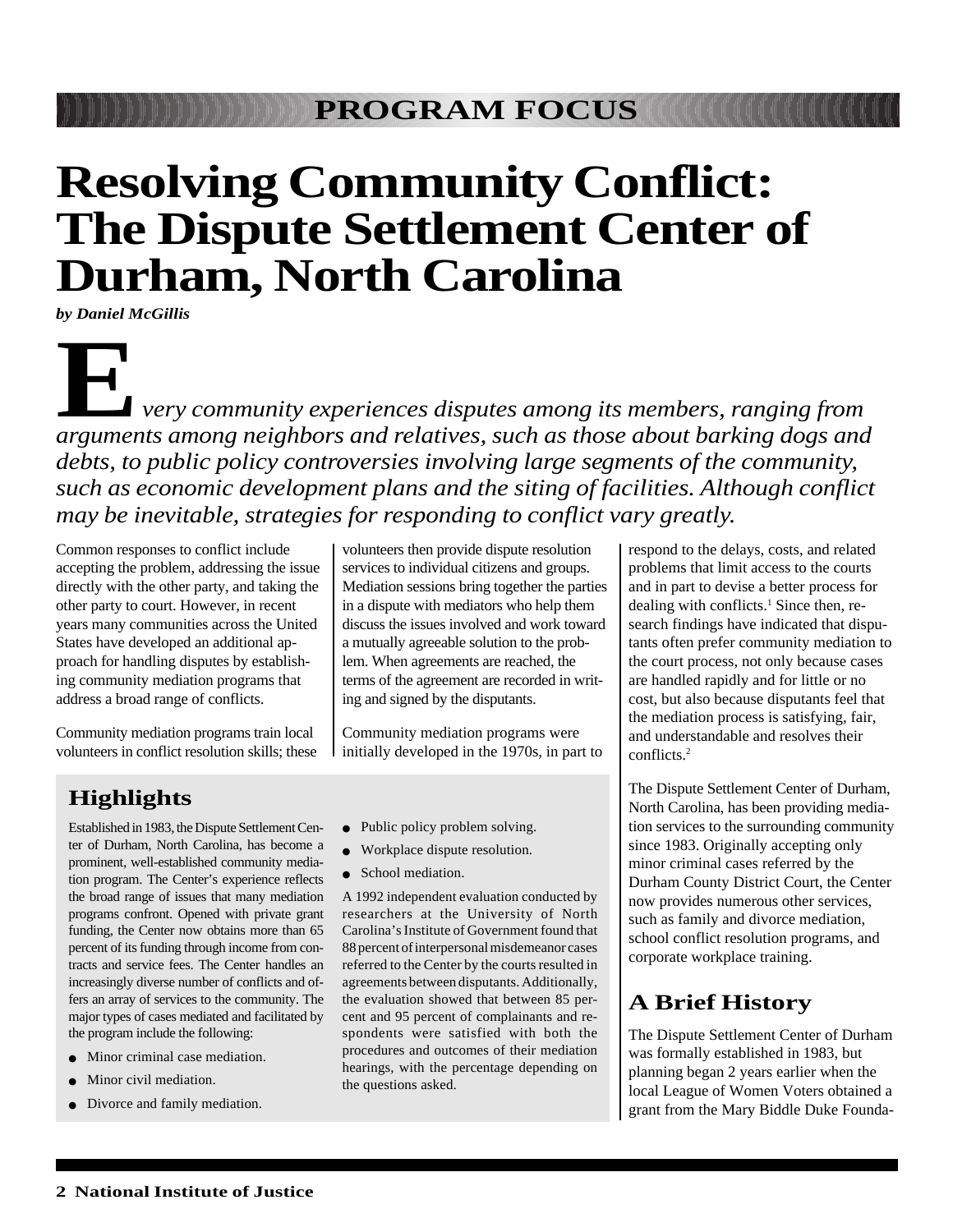tion for the development of a community mediation program in Durham. The program planners received assistance from several sources, including the following:

- The Orange County Dispute Settlement Center—the State's first community mediation program—which serves Chapel Hill and surrounding areas.
- The Human Relations Commission of the City of Durham.
- Hassle House, a local drop-in center for youths.

Durham program planners explored a variety of approaches to program design, deciding that the program initially should focus on case referrals from the Durham County District Court. Many program procedures were modeled after the Orange County program. Planners used a \$20,000 grant from the Z. Smith Reynolds Foundation to train the program's initial pool of mediators and begin operations. In November 1982, personnel from the Orange County program provided the first mediator training session to 18 volunteers. Funding for program startup was provided by a second \$20,000 grant from the Z. Smith Reynolds Foundation.

Michael Wendt was hired as executive director on a part-time basis in March 1983. (The position was converted to fulltime status in 1988. Wendt retired in mid-1998. His successor is Milton Lewis.) His first task was to establish referral mechanisms with the district court and with the newly elected district attorney for Durham County. At about the same time, a board of directors representing the program's major referral agencies and involving other community leaders was formed. The initial board included the State legislative representative for the area, who obtained State funding to supplement the foundation sup-

### **A Court-Referred Mediation Case Involving Juveniles**

A clear lesson learned by many mediation centers is that relatively minor incidents can escalate into lethal conflicts. One Center case involving high school students illustrates the value of mediation in preventing serious violence among disputing parties. The case involved an escalating conflict that arose from a name-calling incident between two students. The student who delivered the initial verbal insult was subsequently beaten by friends of the student who was insulted. The friends of the beaten student, in turn, retaliated. Soon a series of fights escalated to the point that some of the students in one of the groups engaged in a drive-by shooting of a pedestrian.

Individuals on both sides of the argument swore out warrants, and the district attorney's office prepared to charge the individuals involved in the drive-by with attempted murder. However, the police were unable to identify the gunman in the drive-by shooting, and the prosecutor feared that the case would have to be dropped for lack of evidence. As a result, the prosecutor and the court decided to refer the case to mediation to resolve the growing conflict.

Fifteen students and 30 parents agreed to participate in mediation. Student peer mediators en-

port. This State support is now \$60,000 annually.

After 2 years of planning and preparation, the Center held its first mediation session in April 1983. The Center was initially located in the educational wing of the Watts Street Baptist Church, along with several other nonprofit social services organizations. Centrally located in Durham, the church was easily accessible to disputants. In 1990, the program moved to its own office building.

The Center's second mediation training session occurred in July 1983; 20 additional mediators were trained, for a total of 38 volunteers in the mediator pool. Mediators were selected to ensure that the mediator pool represented the gender, racial, and ethnic composition of the community. The

sured that everyone involved attended the hearing. Backgrounds of the students involved varied widely; some were from upper-middle-class families; others were from economically disadvantaged families in public housing. The two groups of students were able to air their concerns in the mediation session, which was held at a local church. After 1 hour, members of the two groups apologized to one another. Apparently, neither group had wanted the dispute to escalate to the extent that it did, but the students were unable to resolve the matter in a way that ended the conflict, while still allowing the students to maintain their reputations and self-respect. In light of the student apologies and the expressed interest of the youths to move past the conflict, the parents of 11 of the 13 students who had sworn out warrants agreed to have the cases dismissed. The parties signed forms requesting dismissals, and the court subsequently dismissed the 11 cases at the prosecutor's recommendation. The parents of the other two students who had sworn out warrants were not ready to settle the dispute at mediation and decided to proceed to court. When they reached court, however, the two cases were dismissed by the judge because the two groups had reconciled after the mediation session.

second training—conducted by the director of the American Bar Association's Committee on Dispute Resolution—included participants from a sister program in Greensboro, North Carolina.

### **Disputes Handled and Services Provided**

#### **Minor criminal case mediation**

Minor criminal cases referred by the Durham County District Court dominate the Center's caseload. Typical minor criminal cases include harassment, assault, and related problems among relatives, neighbors, and acquaintances. Referrals come from a daily review of new warrants issued at the court clerk's office. (See "A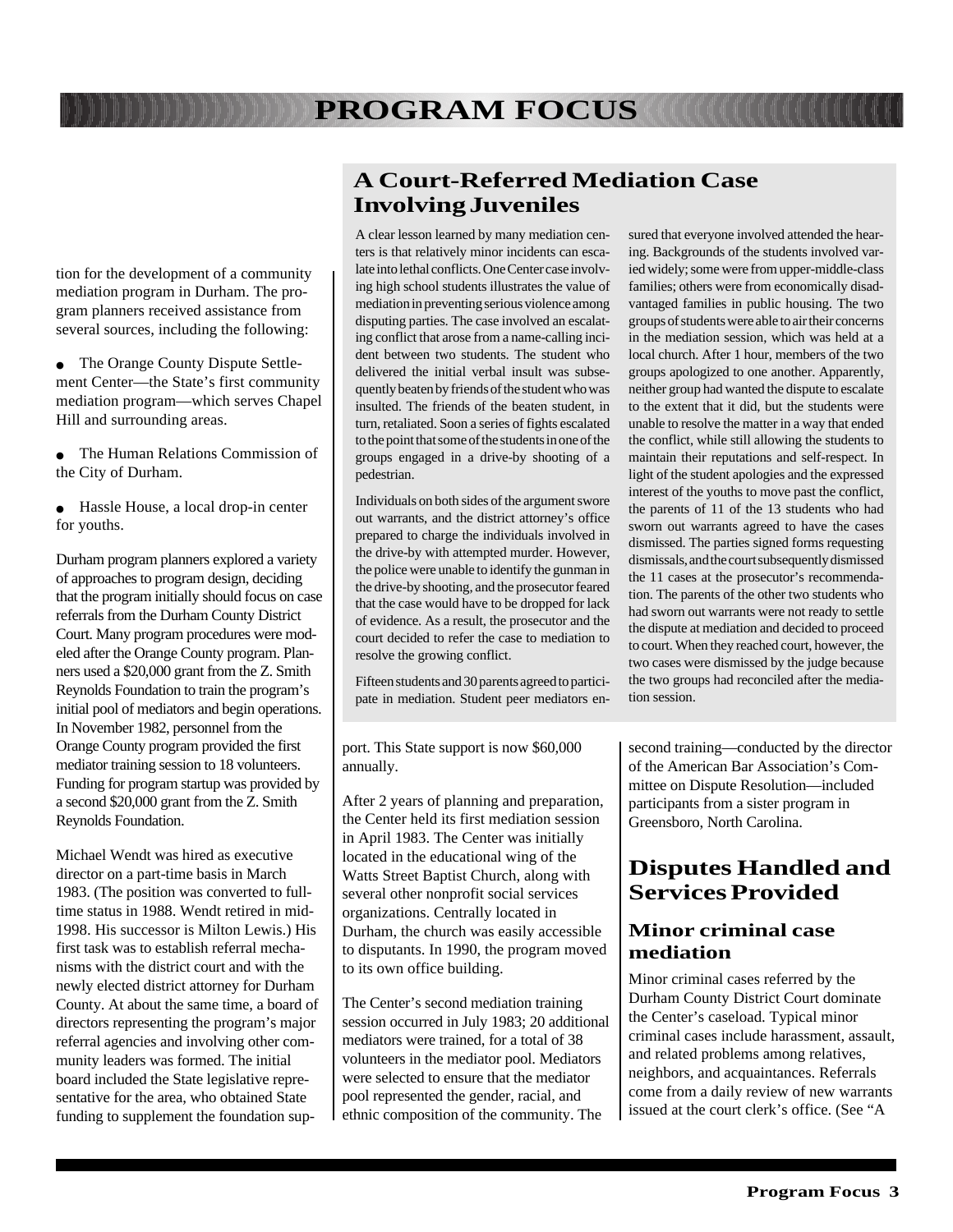Court-Referred Mediation Case Involving Juveniles.") Incoming complaints at the district attorney's office are also reviewed because warrants will not be issued in all cases, and some rejected cases may be highly suitable for mediation. Also, the police department occasionally refers disputes to the Center. The program has encouraged police referrals by making presentations to new officers and line personnel, but the traditional law enforcement focus of the department has limited the number of referrals received. However, a police official has been on the program's board, and initiatives to increase police referrals are being considered. (See "Potential Benefits of Encouraging Police Referrals to Community Mediation.")

In addition to handling routine interpersonal disputes referred from the courts, the Dispute Settlement Center also processes a large number of worthless-check cases filed in the courts. Such cases differ significantly from interpersonal dispute cases in which the parties typically have ongoing relationships and multiple issues to address. Processing worthless-check cases is more of an administrative matter, involving arrangements for a payment schedule by the checkwriter to the recipient of the worthless check. More than 2,000 worthless-check cases are handled annually, with court referrals occurring before a warrant is issued. The Chief Superior Court judge and Chief District Court judge have issued an administrative order mandating that mediation be attempted in every worthless-check case before a warrant is issued. Worthlesscheck mediation sessions are convened in a courtroom on the second and fourth Monday evenings of each month.

Since the program began processing worthless-check cases in 1988, about

17,200 cases involving more than \$1 million have been handled. Processing worthless-check cases provides a valuable service to courts, can be more efficient and less stressful than court proceedings for disputants, and may enhance courts' willingness to provide referrals of interpersonal disputes to the Center.

The impact of the Center on the number of worthless-check case filings has been dramatic—by August 1994, 6 years after the program's inception, the number of filings had been reduced to 1983 levels. In contrast, adjacent Wake County, which did not have a comparable program, experienced worthless-check filings in 1993 that were four times their 1983 level.

#### **Divorce and family mediation**

In recent years, the Center has begun to handle divorce and family mediation cases. Twelve volunteer mediators from the program have been specially trained to mediate these cases, providing assistance with the major issues arising in divorce, including child custody, visitation, and property division.

Divorce and family mediation typically requires several mediation sessions because of the complexity and importance of the issues involved. The initial mediation session lasts approximately 1 hour and allows the parties to present the general

### **Potential Benefits of Encouraging Police Referrals to Community Mediation**

Ron Glensor and Alissa Stern provide a useful review of the potential benefits of enhancing links between mediation and community policing in their paper "Dispute Resolution and Policing: A Collaborative Approach Toward Effective Problem Solving," published by the Police Executive Research Forum (PERF).<sup>a</sup> They noted:

The police, unlike other professionals (e.g., medical professionals), do not have established protocols or training to handle the various ills they are expected to prevent.<sup>b</sup> Research indicates that a majority of calls for service—such as those caused by landlord-tenant disputes, loud parties, rowdy teens, neighborhood disagreements, and traffic and parking complaints—do not require law enforcement intervention. Yet police have traditionally relied on law enforcement strategies such as rapid response, random patrol, and retrospective investigation to address these problems. Such incident-driven policing only addresses the symptoms of the problems, not the causes. As a result, these

calls for service are often repeated and increasingly involve violence, posing a threat to the parties directly involved in the conflict, as well as to the responding police officers.

Community mediation programs have developed effective methods for addressing the causes of conflicts and can provide valuable assistance to the police and disputants.

#### **Notes**

a. Washington, D.C.: Police Executive Research Forum, 1995.

b. Goldstein, Herman, *Problem-Oriented Policing*, New York, New York: McGraw-Hill, 1990. See also Schaffer, R., *Testimony Before the Pennsylvania House of Representatives Judiciary Committee*, September 29, 1994; and Shepherd, R., *Neighborhood Dispute Settlement: An Evaluation Report of the Neighborhood Dispute Settlement Center's Program with the City of Harrisburg Bureau of Police*, 1995.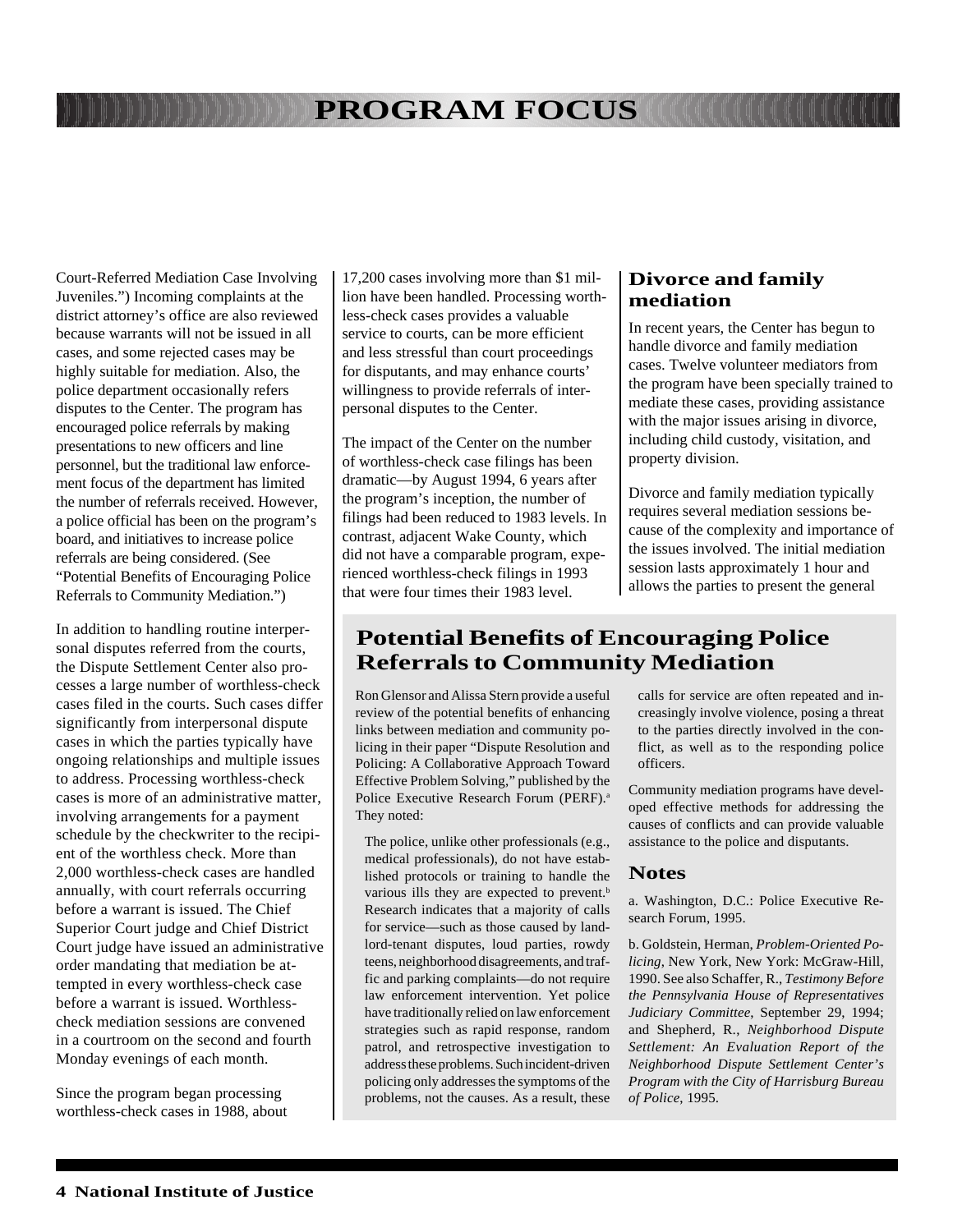issues that need to be addressed. Parties are asked to bring relevant information to later mediation sessions to clarify issues in the conflict and enable them to deal with property, custody, and visitation matters. Subsequent mediation sessions typically require up to 2 hours each to enable the couple to address the specific issues. The parties in divorce and family mediation are asked to obtain legal counsel prior to signing the final agreement arising from mediation. All aspects of such hearings and agreements are confidential.

Divorce and family mediation is a relatively new area of practice for the Dispute Settlement Center, but results thus far have been positive. Twenty-two divorce and family mediation cases were processed in 1995, 20 cases in 1996, and 18 cases in 1997. Currently, the program is attempting to increase the number of referrals from the Family Court.

#### **Public policy problem solving**

The Dispute Settlement Center has also provided assistance in several important public policy conflicts in the Durham area. For example, when the State limited its school funding to one district per county, the Durham County Board of Commissioners was forced to order the merger of two existing school districts. This was the fourth attempt to merge the two districts since the 1920s. Each previous attempt had failed, dividing the community in the process. Local officials found that the issue was extremely complex and emotionally charged, in part due to demographic differences between the two districts representing the city and the county. The Dispute Settlement Center assisted with the merger; the County Board of Commissioners consequently

asked the Center to help the School Merger Task Force bring the many sides together to formulate a workable merger plan. A series of meetings and public forums were held during a 10-month period with representatives of 41 community groups. A total of 15 mediators from the Dispute Settlement Center served as facilitators at task force meetings, subcommittee meetings, public hearings, and steering committee meetings. Many observers report that the mediation program's efforts were key to the successful merger.

#### **Workplace dispute resolution**

The Center has worked extensively to develop workplace dispute resolution mechanisms by providing conflict resolution skills training to employees in many organizations and by helping various groups develop their own procedures for internal conflict resolution.

**Conflict resolution skills training.** The Center has provided conflict resolution skills training to several types of workplaces. For example, officials at Broad Band Technologies, a high-technology firm in Research Triangle Park, hired the staff of the Center to train engineers and other senior staff members in conflict management skills. Many of the employees work under intense deadline pressure and tend to suppress conflicts because of the relatively solitary nature of their tasks. The company's officials recognized that this pattern could affect productivity endangering the company's success in a highly competitive industry. As a result, a pilot training program was conducted, materials were refined, and a full-day conflict resolution training session was held with 17 senior personnel. Interpersonal negotiation skills and mediation

techniques were discussed in the training, and participants engaged in role-playing exercises to improve their conflict resolution skills.

The Center has also conducted nearly a dozen conflict resolution workshops with about 125 housekeeping staff members at the University of North Carolina—Chapel Hill. Conflicts were common among employees involved in housekeeping duties and between housekeeping staff and other personnel at the university; the university had experienced walkouts by housekeeping staff because of these tensions. University personnel report that the training has had a very positive impact on the relationships among employees.

Similar conflict resolution workshops have been held for personnel of publicsector agencies. For example, the City of Durham Solid Waste Department sponsored a conflict management course for its 130 workers in response to recurring conflicts among department employees and between employees and management. City officials report that the training was effective and that they want to extend it to other city departments.

**Workplace mediation program development.** The Center uses three different approaches to developing workplace mediation mechanisms. The first approach is a mediation pool model that involves training a group of volunteer employees to serve as mediators in the workplace. The Center provides technical assistance to establish the internal mechanisms of the program and trains the mediators. Mediation is conducted before employees file formal complaints through the employer's grievance process. Inhouse mediation programs deal with a wide range of matters, including disputes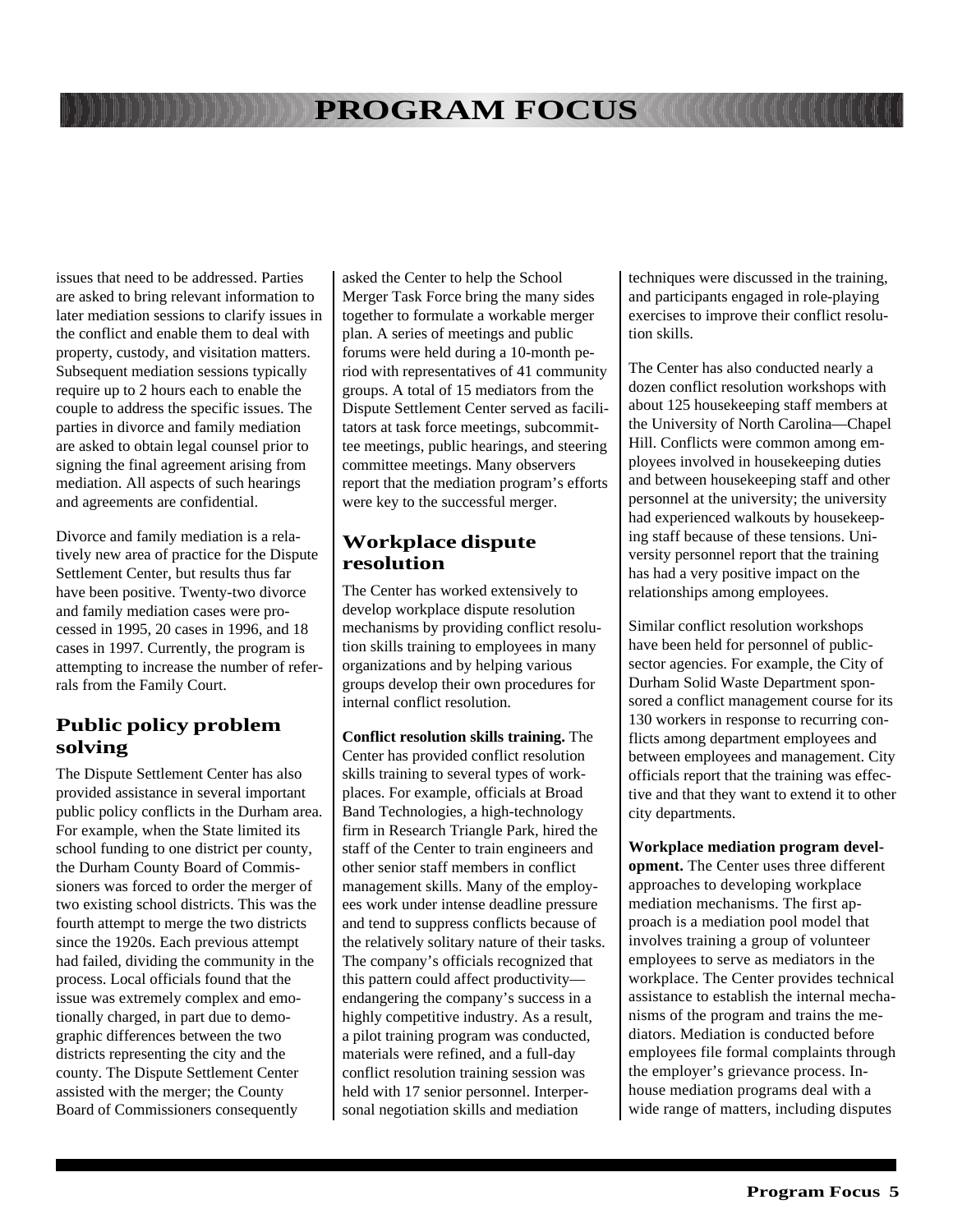between employees and conflicts between employees and managers.

The second approach to workplace mediation is the staff mediation model in which staff members are trained in mediation skills and are paid, as opposed to volunteering, to provide mediation services as part of their jobs. Duke University Medical Center uses this approach, with eight human resources staff members who received mediation skills training serving as mediators when needed.

The third approach used is the contracted services model in which the Dispute Settlement Center provides workplace mediation services under contract to an institution. This model assures disputants of a high level of confidentiality in the handling of their disputes. UNC Hospitals has taken this approach—mediators from the Center hold mediation sessions at neutral settings near the hospital.

#### **School mediation**

The Dispute Settlement Center has been active in establishing school-based mediation in Durham public schools. During the 1993–94 school year, the last year for which statistics are available, the Center provided training to more than 250 student mediators, raising

to 700 the total number of student mediators in 15 public elementary, middle, and high schools. These peer mediators hold mediation sessions with students involved in conflicts. According to program statistics, more than 1,200 students were involved in peer mediation hearings during the 1993–94 school year.

In addition to resolving disputes in formal mediation sessions, peer mediators are also active in resolving conflicts informally. The Center reports that peer mediators have prevented several potentially violent confrontations between groups by mediating settlements. Peer mediators successfully mediated a number of disputes that the students believed were based on racism. In these mediation sessions, the student volunteers seek to help students view one another as individuals, rather than simply as members of a group; this approach helps to resolve the underlying issues in the conflict.

The Center also helped schools provide every student with at least 5 hours of conflict resolution instruction. The goal of this tee that developed a sequenced K–12 conflict resolution curriculum. The North Carolina Governor's office met with this committee so that some of the materials could be included in the Governor's Safe Schools Act.

The program's scope has varied through the years, depending on school budgetary conditions and the commitment level of school leaders. Funding constraints during the 1995–96 school year almost entirely terminated districtwide funding for the school mediation program. Some individual schools continued to operate inhouse mediation programs, and the Center received funding from the school district to place a site coordinator at one middle school to ensure ongoing mediation pro-

> gram development there. Local school leadership, including the principal, worked to ensure the program's continuation. Center personnel have held workshops at several other schools and have provided crisis intervention services to several other schools in the district. Program administrators are hoping to reinstate the districtwide program, which has strong support from students, teachers, and parents groups.

The Center's training coordinator feels that the most successful method of institutionalizing peer mediation and conflict

resolution instruction in local schools is to have a team of administrators from each school trained in conflict resolution and mediation. This team can then train faculty members and students in peer mediation and conflict resolution skills. Faculty members can receive training during the regu-

*A school administrator trained by the Dispute Settlement Center teaches two potential student mediators about basic conflict resolution skills.*

> instruction was to transmit conflict resolution skills to students so that they will deal directly with conflicts through negotiation. Teachers at participating schools also received training in negotiation and conflict resolution skills, as well as curriculum materials for in-class use. The school coordinator of the Center chaired the commit-

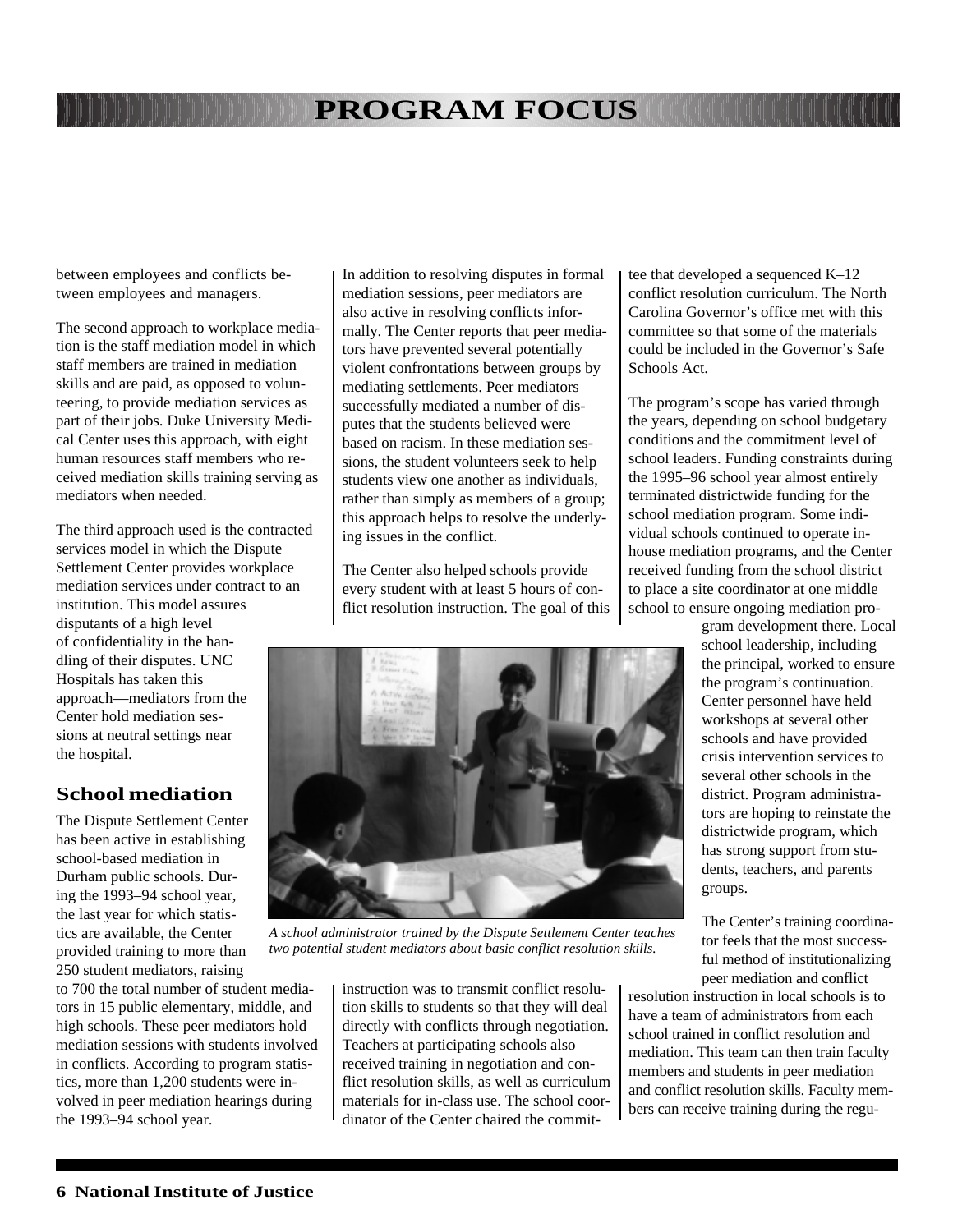larly scheduled, half-day staff development periods or during the summer and can obtain continuing education credits for the training. Once the teachers have been trained to teach conflict resolution skills to others, the Dispute Settlement Center is prepared to provide ongoing consultation, as well as the assistance of volunteer community mediators, to help the teachers conduct and assess participant performance in the mediation role-plays that are an essential component of all mediation training sessions.

After peer mediation programs are in place, it is critical for school officials to assign a staff member with available time to administer the program. An extremely busy guidance counselor should not be expected to add mediation program responsibilities to an already overburdened schedule. Onsite coordinators need time to properly manage this important responsibility. In the past, the Center assigned personnel to serve in this capacity at some schools, but this approach is not sustainable over time because of inevitable cost considerations; therefore, in-house personnel should be assigned. The former executive director of the Center, Michael Wendt, feels that conflict resolution training also should be made available to parents to enhance their ability to resolve conflicts in their own lives and to enable them to serve as proper role models for their children in handling conflict.

In addition to working with the Durham County school system on school-based mediation, the Center also has provided conflict resolution training to area youths at recreation centers, neighborhood teen centers, and other community settings. In 1995, the Center reached approximately 3,500 youths through these conflict management seminars provided in collaboration

with the Durham Parks and Recreation Department and the Durham Housing Authority as part of the city's overall antiviolence initiative. These opportunities to reach young people outside of school have helped compensate for the decrease in in-school conflict resolution training.

#### **Minor civil mediation**

In 1995, the Chief District Court Judge for Durham County asked the Center to consider expanding the program to handle landlord-tenant cases and other minor civil cases. The court wanted to routinely refer these cases to mediation prior to court consideration. In the procedure that is currently being contemplated, small claims disputants will receive both a mediation date and a court date when they file their cases with the court clerk's office. If mediation succeeds, then the court date will be canceled. If a small claims referral mechanism is instituted, the Center will train the mediators handling these matters.

#### **Mediator and facilitator training**

The Dispute Settlement Center has been very active in training its own mediators, as well as other parties. The major types of training provided include the following:

● **Basic mediation training.** This course provides trainees with the skills to conduct mediation sessions.

● **Conflict resolution training.** This program has been adapted for specific organizations, such as schools and workplace training programs, and includes materials for adults and youths on the nature of conflict, communication and negotiation skills, and anger management. ● **Facilitation training.** This program teaches the skills needed to lead group discussions and to help group members diagnose problems, develop potential solutions, and generate a consensus for specific solutions.

● **Train-the-trainer programs.** The Center teaches individuals the skills necessary to become mediation and conflict resolution trainers and to establish their own programs.

Since the Center's inception, more than 1,500 mediators, facilitators, and trainers have received training from its personnel. Trainees have been affiliated with programs across the State, including those in Brunswick, Franklin, Granville, Iredell, Jones, Person, Richmond, and Wake Counties. Center trainers have also provided training for individuals in businesses, government agencies, universities, elementary and secondary schools, and other organizations. Training has been provided in other States as well, including Alabama, Connecticut, Georgia, South Carolina, and Virginia.

### **Referral, Intake, and Mediation**

#### **Referral sources**

Numerous sources refer cases to the Dispute Settlement Center. The district attorney's office referred 225 criminal matters for mediation consideration in 1995; more than 50 percent resulted in mediation hearings. In the same year, the Durham County District Court referred more than 2,500 worthless-check cases. These cases typically resulted in brief conciliation hearings, although 65 proceeded to formal mediation sessions. In addition, the North Carolina attorney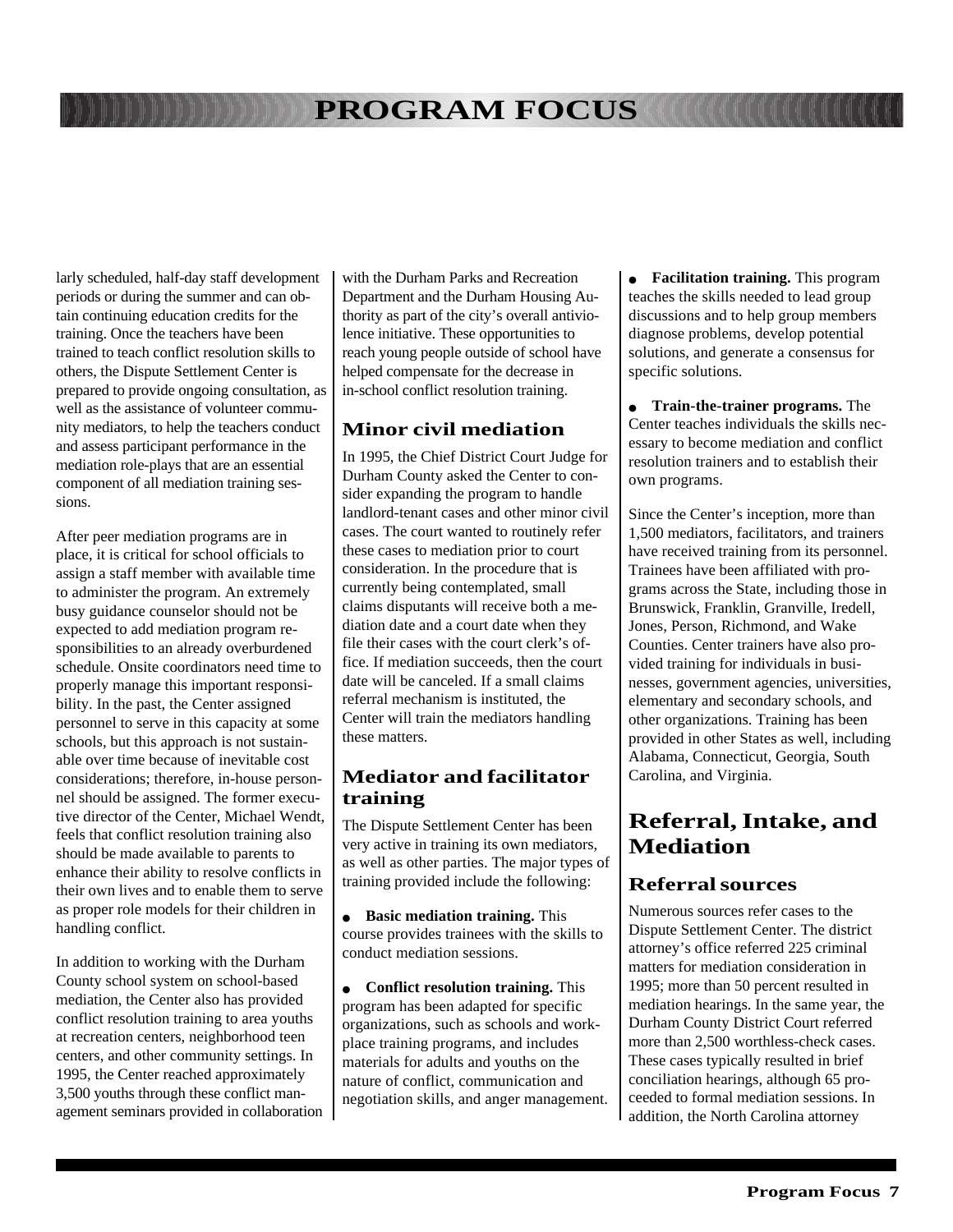general's office referred 12 cases to the program. Group facilitation referrals came from such sources as government agencies, nonprofit organizations, and businesses. Facilitation meetings typically involved relatively large numbers of participants; in 1995, 391 individuals participated in these meetings.

Excluding worthless-check cases, the types of cases referred by the justice system in 1995 included allegations of assault, vandalism or theft of property, threats, trespassing, and harassment. Civil case referrals received by the program in 1995 included 36 domestic relations cases, 10 landlord-tenant disputes, 9 breach-ofcontract disputes, and 7 employeremployee matters.

#### **Intake procedures**

A Center staff member reviews all warrants that have been issued at both the Durham County District Court clerk's office and the district attorney's office to determine whether they are appropriate for mediation. Staff then check cases that appear to be appropriate by computer to determine if the defendant has been arrested for or convicted of violent or drug and alcohol offenses, in which case they are excluded from mediation. The staff member discusses the remaining eligible cases with an assistant district attorney—who must authorize all referrals—and requests that they be referred to mediation. Virtually all referral requests are approved.

Program officials consider several types of disputes as inappropriate for mediation. These include cases involving domestic violence, child abuse, alcohol and drug abuse, a marked imbalance of power between the parties, parties suffering from serious and untreated mental illness, and

the potential for setting significant legal precedents. Also excluded are shoplifting cases, as the district attorney's office mandates that all shoplifting offenses must be prosecuted.

The information available to the staff member screening cases can sometimes be sparse, involving only simple summaries of the offenses. As a result, not all cases that are inappropriate for mediation can be readily excluded at the screening stage. Mediators are taught to identify characteristics that would make a case unsuitable for mediation. For example, when a case involves a couple, mediators are instructed to look for signs of isolation in one or both parties, irrational jealousy, and evidence that one party is seeking total control of a partner's life. If mediators feel that a case is not suitable for mediation once sessions have begun, they are instructed to inform the parties that they must check with the Center's director before the mediation process can continue. Cases that are considered inappropriate for mediation are returned to the court.

The Center sometimes receives referrals directly from judges during court proceedings. Judges typically provide the parties with a 30-day continuance of the case when these referrals are made. The Center is informed of the referral and sends disputants letters suggesting a date and time for the mediation session. If these mediation sessions are successful, the Center sends a letter to the district attorney asking that the case be dismissed, in which case the parties are not required to return to the court. Cases that are not successfully mediated return to the court on the date specified by the judge in the continuance. The Center has received a number of felony cases on referral from the bench after judges concluded that mediation was preferable to adjudication due to the nature of the conflict and the ongoing relationship between the parties.

Once a case is selected for referral to mediation, a form letter is sent to the disputants advising them that they have the option of engaging in mediation. The level of pressure applied to disputants to attend mediation sessions varies depending on the nature of the referral agency. The Consumer Protection Section of the North Carolina attorney general's office, for instance, sends a letter to parties informing them that they are being referred to mediation, but the letter's language applies relatively little pressure—disputants are told that the referral is voluntary but are urged to participate. For instance, the letter to businesses in consumer cases states, "Attorney General Michael F. Easley believes strongly in the ability of businesses and consumers using mediation to resolve disputes. We encourage you as a good business citizen of this State to take advantage of this opportunity to resolve this dispute."

Referral letters from the district attorney's office have a stronger tone and are sent by the Center on official stationery from the district attorney's office. Referrals are typically made after the district attorney has prepared a warrant for the respondent (defendant), who is informed that "A warrant has been sworn out against you by \_\_\_\_\_\_\_\_\_\_\_\_ alleging that you commit-

ted the criminal offense of You can avoid having to appear in criminal court by submitting this matter to mediation." Respondents are provided with a specific hearing time and informed that they may reschedule if necessary, as long as the revised time occurs prior to the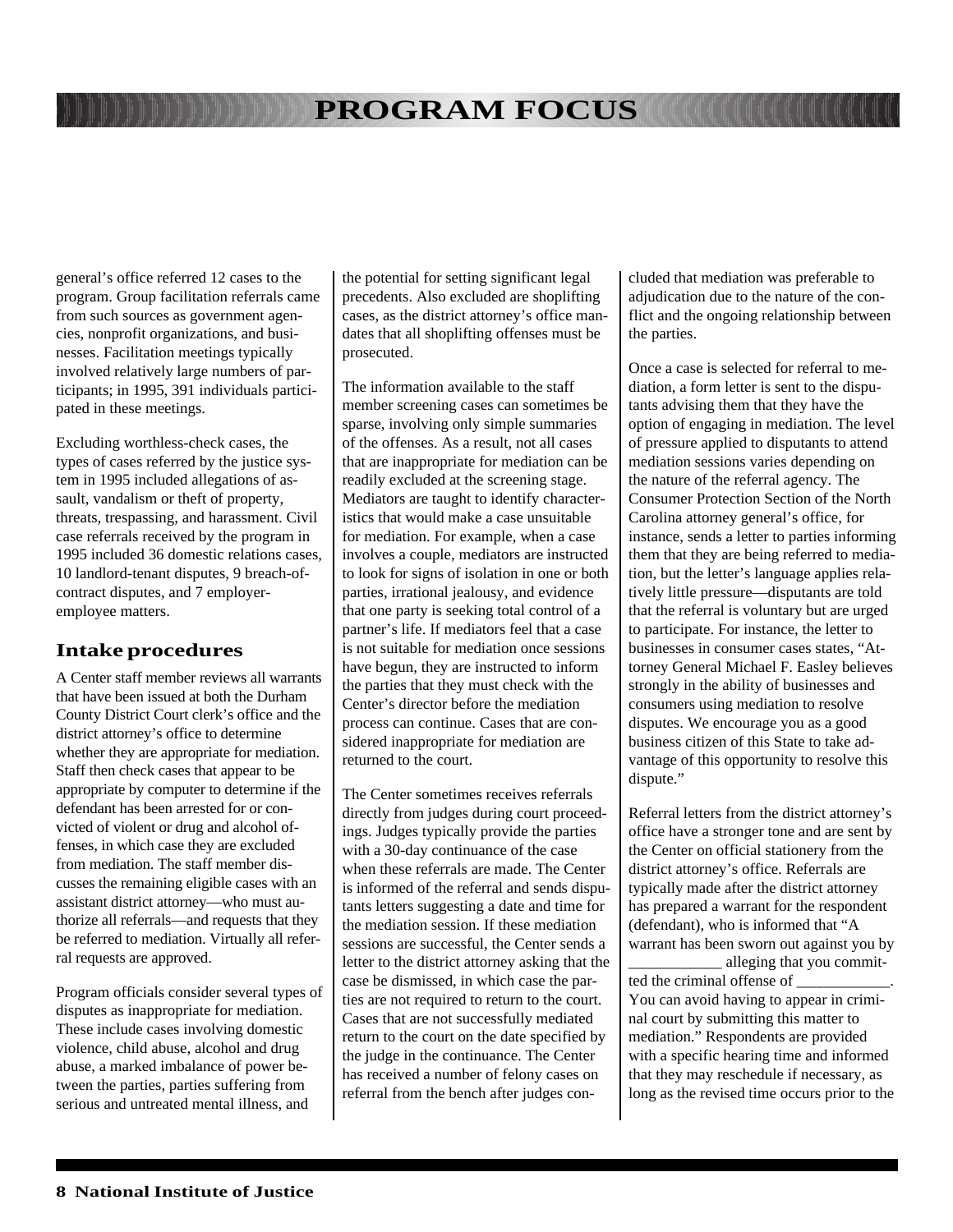court date set for the case. The letter closes by stating, "If you choose not to appear at the Dispute Settlement Center or mediation is not successful, you must be in Criminal Court at [specific time and place]."

The Center also uses form letters that can be sent when disputants contact the program directly to request mediation. The letter informs them that mediation services are free and confidential and that mediators are neutral and do not act as judges but, instead, seek to help the parties resolve their conflict. The letter indicates who has made a complaint and why the complaint was made and suggests a time for a mediation session. Mediation sessions are typically held at the Center, which has several conference rooms suitable for groups of different sizes. Sessions involving large groups are occasionally held at school buildings or churches.

#### **Mediation techniques**

At the Center, two mediators mediate each session. The parties are asked at the outset to sign an agreement indicating that all discussions during mediation are confidential and that the parties will not seek a subpoena to use information from the sessions in any legal action. To underscore the confidentiality of the mediation process, all written notes developed by the mediators and the parties are collected and destroyed at the end of the sessions.

The mediation procedure used by the Center is an approach common to many programs across the country. Mediators begin by establishing the ground rules for the mediation session—for instance, do not interrupt and be respectful when stating your concerns. Complainants are then asked to describe the problem from their

perspective. Respondents are asked to respond to complainants' comments and to indicate their views regarding the dispute. Mediators focus on having the parties clearly state their positions and on exploring common perspectives and areas of disagreement.

If a mediation session does not appear to be leading to a mutually agreed upon definition of the problem at hand and to a potential resolution to the conflict, mediators may then take several steps to further the process. For instance, the parties may be asked to meet separately with mediators to discuss their perceptions of issues and possible solutions. Such private caucuses may reveal issues that one party is hesitant to present in a session with the other party present. A caucus discussion may also reveal areas of potential agreement that can be pursued. Mediators also may ask the parties to consider future steps, which can disengage the parties from any dead-end discussions. In some cases, when a deadlock occurs, a second mediation session is scheduled to give the parties time to further consider the issues at hand, as well as future activities. In other instances, preparing an interim agreement that identifies the issues the parties agree on can be helpful and can illustrate that common ground exists.

If disputants arrive at an agreement, the terms are written down and signed by the parties. This written agreement, when signed by the parties, may have the same legal status as any other written contract. Approximately 90 percent of mediation sessions result in such agreements. If the case was originally referred by the district attorney's office, the parties also sign a letter to the district attorney stating, "As a result of mediation, an agreement has been reached. We, the undersigned, request that all pending criminal charges in the above case be dismissed." The letter is signed by the complainant, the respondent, and the two mediators who handled the case.

# **Program Organization**

#### **Staff**

Since opening, the Center has employed as many as seven staff members: an executive director, an assistant to the director, a training coordinator, a school coordinator, a school trainer (part-time position), a public policy coordinator, and an administrative assistant. The staff configuration varies depending upon the nature of the workload.

#### **Community mediators**

The Center's active volunteer community mediators are selected through the general training the Center offers to the public. These sessions take place every 4–6 weeks. Selection is based on such factors as good communication skills and the ability to see both sides of a problem. Once selected, these individuals receive more rigorous training at the Center. Mediation training involves a combination of discussions about conflict resolution strategies and hands-on experience through simulated mediation sessions, which are then critiqued by experienced staff members and mediators. In addition, new mediators observe a series of mediation sessions before mediating with an experienced mediator.

When the Center conducts its basic mediation course, it usually encourages a number of local public officials to participate without any obligation to serve as mediators or as members of the program's board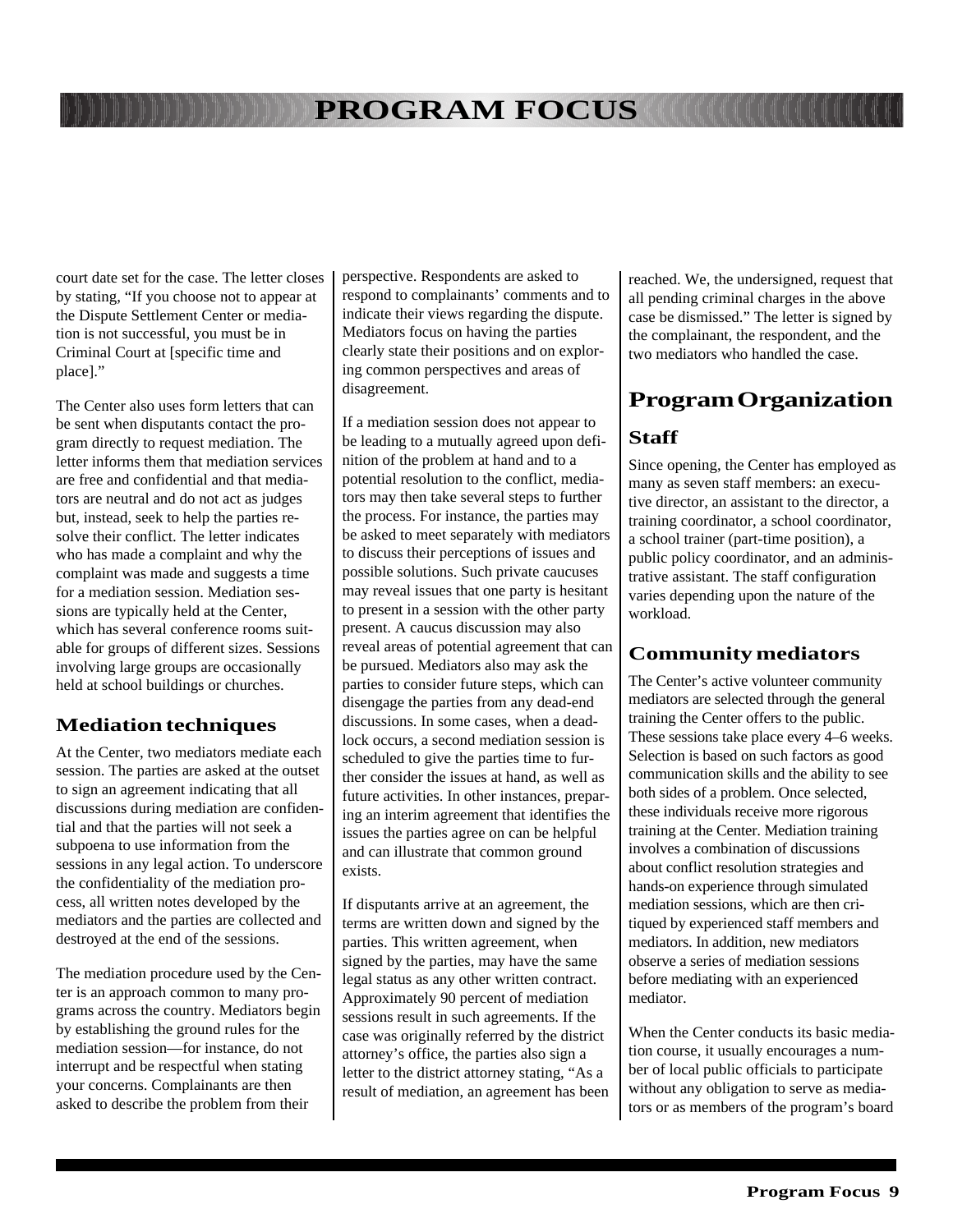### **The Mediation Network of North Carolina**

The Mediation Network of North Carolina was established in 1985 and serves the 24 community dispute settlement centers in the State. The network receives funding from a number of sources, including individual and program membership dues, grants from the North Carolina Bar Plan for Interest on Lawyers' Trust Accounts (IOLTA), and private foundation grants.

North Carolina's mediation programs are very active; approximately 16,000 interpersonal disputes are referred to the State's mediation programs annually. (Around 50 percent are referred by the district courts.) In addition, the programs deal with victim-offender mediation, school mediation, family mediation, public dispute resolution, group facilitation, and related areas.

of directors. This approach provides the officials with valuable information and insights about the mediation program and sometimes leads to later collaboration between officials and the Center. In the past, the Center has provided training to three members of the Durham City Council, two members of the Durham County Board of Commissioners, and two members of the local school board. This approach has proven valuable to the program. For instance, because of enhanced understanding of the program's capacities that resulted from participation in training sessions, the Durham City Council has contracted with the Center to handle complex disputes confronting the council, such as controversial zoning disputes.

Volunteer mediators are evaluated through three different mechanisms. First, mediaThe network provides a wide range of services to North Carolina programs. It has vigorously sought funding support from the North Carolina legislature, preparing detailed briefing books for legislators that present the accomplishments of programs across the State and meeting with legislators. The network has achieved strong bipartisan support for program funding, and more than \$800,000 was appropriated for community mediation programs in the State's 1995–97 budget. To qualify for State funds, centers need to certify that at least 60 percent of their total funding is obtained from non-State sources.

The network also provides technical assistance to existing centers and to persons who are developing new programs, offering training courses, and linking interested parties to training offered by individual programs.

tors hold a debriefing meeting at the end of each mediation to discuss the session and any problems or issues associated with it. Second, the Center's mediation coordinator receives complaints from clients and mediators regarding performance of the mediators. Finally, during followup interviews conducted with clients, questions are asked about the mediators' performance. Complaints are addressed by the mediator coordinator, and appropriate actions are taken.

In addition, the Center also abides by the mediator standards of the Mediation Network of North Carolina, of which the Center is a member. (See "The Mediation Network of North Carolina.") In 1994, the network's board of directors adopted qualifications and standards for certifying member centers' mediators, sponsoring a voluntary certification process. Certification represents achievement beyond the standard 20- to 30-hour initial training program. To be certified, mediators must complete a basic mediation training course, observe mediation sessions, mediate at least 10 mediation sessions with another mediator, complete 10 hours of approved certification training beyond the basic mediation course, be certified proficient in the mediation of interpersonal disputes by a program director, agree to abide by the terms of the network's certification standards and ethical guidelines, agree not to discriminate in providing services, and agree to attend regular inservice training programs approved by the network. Certification must be renewed every 2 years.

Mediators play a variety of roles in the Center's daily operations. Volunteer mediators contributed the following service hours to the Center, according to the 1995 report to the Administrative Office of the Courts:

- Serving on the Center's board— 460 hours.
- Mediating disputes—450 hours.
- Performing clerical and other support functions—132 hours.
- Facilitating groups—83 hours.
- Conducting training sessions— 65 hours.
- Fundraising—40 hours.
- Engaging in community outreach— 10 hours.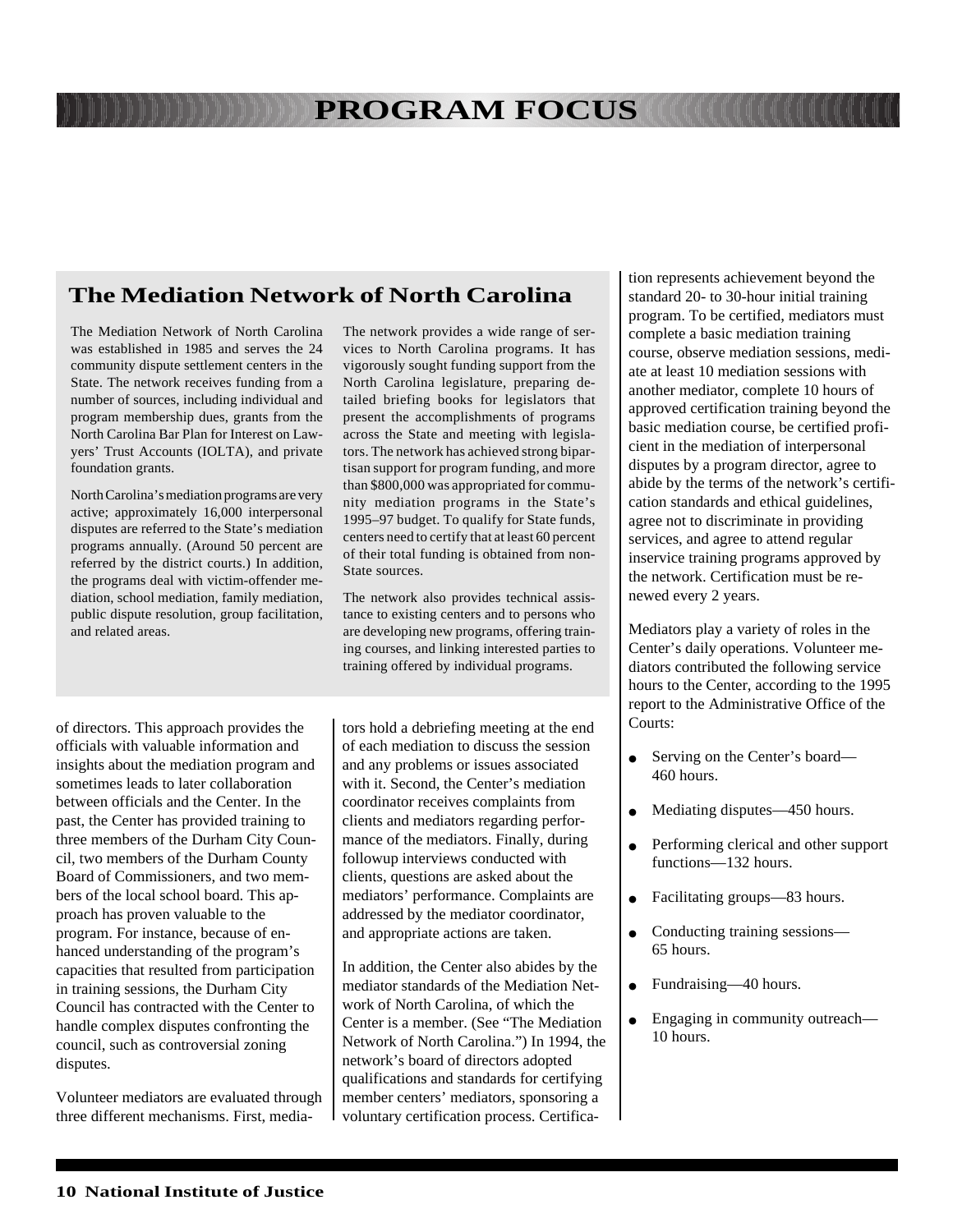#### **Board of directors**

Members of the Center's board of directors are elected annually for 3-year terms by the volunteer mediators and facilitators. The board is composed of representatives of major justice system agencies (such as police, the prosecutor's office, and courts), the private sector (including experts on marketing, public relations, and the media), and volunteer community mediators. There are a total of 17 board positions, with several vacancies at any given time. The board meets monthly and reviews program developments and issues to be addressed. At each meeting, the Center's executive director provides the board with a detailed summary of sources of program revenue, plans for new contracts, and related fiscal issues.

#### **Budget and funding sources**

The Center's 1996 budget was \$260,000, covering staff salary expenses, mortgage costs for the Center's building, and routine operating expenses (telephone, postage, travel, etc.). Not surprisingly, personnel expenses made up much of the budget (76 percent of the program's budget). Volunteer mediator development was 7 percent of the budget, and the remaining 17 percent was devoted to mortgage costs and other expenses associated with facility maintenance.

Compared to the average budget of other mediation programs in North Carolina (\$112,000) the Durham program's budget is fairly large. Only 2 of North Carolina's 24 programs—the Orange County and Pitt County mediation programs—have comparable budgets, and only one mediation program—the Buncombe County

(Asheville) program—has a considerably larger budget (\$383,000) than Durham's.

The Durham budget also is relatively large compared to programs nationally. The National Association for Community Mediation's 1996 survey of programs indicated that 78 percent of programs have annual budgets of less than \$150,000. Twelve percent of programs have budgets in the \$150,000–300,000 range, and only 10 percent have budgets above \$300,000. (See "National Association for Community Mediation.")

The Center receives its funding support from a variety of sources. State government appropriations distributed by the Administrative Office of the Courts provide 26 percent of the Center's revenue. State funds are used for general program support and to help the program provide services to the Durham County District Court and the local district attorney's office.

Contracts with the City of Durham provide 13 percent of funding. Forty percent is from other contracts and fees for such services as technical assistance, training, and program development. The remaining 21 percent of the program's budget is derived from grants, Interest on Lawyers' Trust Accounts (IOLTA) funds, donations, and related sources.

Initially, the courts provided most of the Center's funding. The court system was overloaded with cases, and judges and administrators were willing to recommend mediation to alleviate some of the burden. Yet, program officials knew that other sources of income were necessary to sustain the program and to ensure that the Center would not close if State budget money was eliminated.

Mediation centers often founder for lack of funding, which is frequently a result of the relatively low profile these centers maintain within the community. To address this concern, the executive director and other staff members marketed the Center's services to government, nonprofit organizations, and private industry. Meetings and telephone calls informed potential clients about Center services that would be useful to their businesses and organizations. Staff members educated the public about mediation services through brochures and the local media. The Center's approach created a high profile in the community and generated income from service fees paid by businesses and government agencies.

### **Program Impacts and Costs**

Detailed independent research about the Center's accomplishments in dealing with school-based mediation, workplace dispute resolution, public policy dispute processing, and family and divorce mediation is unavailable, but internal program records provide promising information. For example, the program reports that 93 percent of the 384 peer mediation sessions held in the Durham public schools during the 1993–94 school year resulted in written agreements. Similarly, a survey of conflict resolution trainees at one company indicated that participants believed the training to be very effective. (The session was rated 4.53 on a 5-point scale.)

Independent evaluation data are available regarding the program's effectiveness in processing misdemeanor criminal matters referred by local courts. Researchers at the University of North Carolina's Institute of Government conducted a study of the Center in 1992 as part of research on three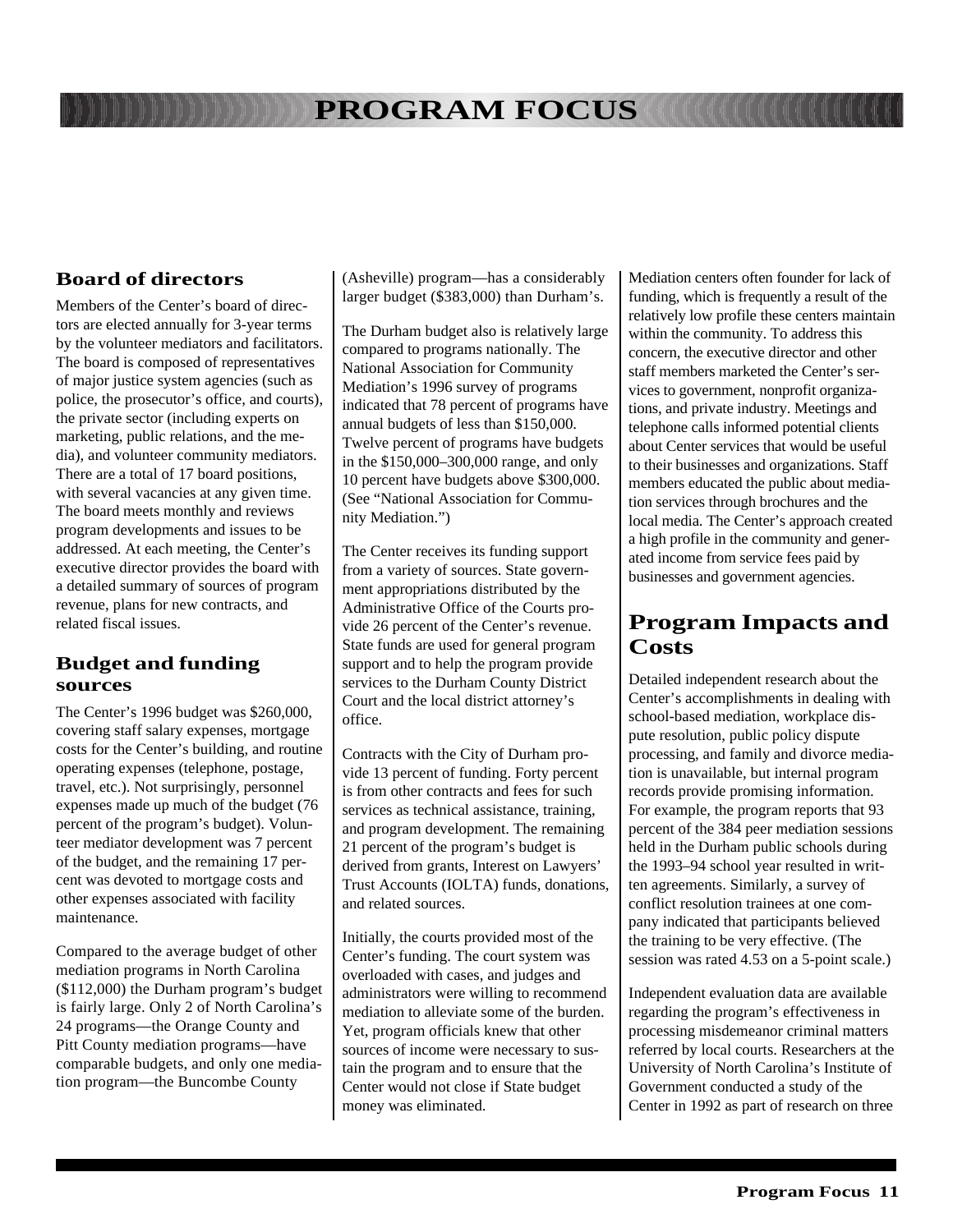### **National Association for Community Mediation**

Community mediation programs have been developed in hundreds of communities across the Nation during the past 25 years. The National Association for Community Mediation (NAFCM), established in 1994, supports these programs and the citizen volunteers who participate in them. The aim of the organization is to "support the maintenance and growth of community-based mediation programs and processes and encourage the development and sharing of resources." The Hewlett Foundation, the Surdna Foundation, and other groups provide funding to enable NAFCM to conduct its work. Today, the association has a contract with the National Service Corporation so that local community mediation programs can train AmeriCorps members in conflict resolution skills. The association also pursues funding from other Federal sources to support the mediation activities of its member centers.

As of spring 1996, NAFCM's membership included more than 200 programs representing approximately 10,000 volunteer mediators from more than 40 States. NAFCM publishes a newsletter, the *NAFCM News*, that reports on the work of the association.

In a recent article, NAFCM cochairs Scott Bradley and Melinda Smith noted that NAFCM seeks to encourage several activities associated with community mediation, including using well-trained community volunteer mediators who represent the diverse community and are not restricted by academic or professional credentials; encouraging the transformative, relational dimension of mediation; and using conflict resolution skills to facilitate "community dialogue and decisionmaking around issues of resource use and social and community needs."

For more information, call NAFCM at 202–467–6226 or send an e-mail to nafcm@nafcm.org.

community mediation programs in North Carolina.3 The study focused on interpersonal misdemeanor cases referred to mediation by the courts, and the researchers investigated the proportion of mediation sessions resulting in agreements, disputant perceptions of case processing, the stability of agreements over time, and other issues. The data showed that 88 percent of those mediation sessions resulted in agreements between the disputants. Since the Center was first opened, more than 3,000 criminal warrants have been dismissed prior to the first court date as a result of mediation agreements.

Additionally, disputants were found to be very satisfied with both the procedures

and outcomes of mediation hearings. The proportion of satisfied complainants and respondents ranged between 85 and 95 percent, depending on the questions asked. The researchers reported that positive perceptions were widespread among disputants and that "characteristics of the complainants and their case[s] had little impact on satisfaction with either outcome or procedure."4

Given the high degree of mediation's success in resolving misdemeanor cases outside the courts, the researchers noted that programs should maximize the probability that cases will proceed to mediation after referral. The Institute of Government researchers found that 37 percent of cases

referred to mediation from the Durham courts in a 1990 sample resulted in mediation sessions. The significant rate resulted primarily from difficulties in reaching disputants following warrant documentation reviews and from the refusal of some parties to participate in mediation sessions. Some other mediation programs have staff members attend disputants' initial court appearances and, at the recommendation of the judge, arrange mediation referrals directly with them. These procedures sometimes increase the percentage of cases that go to mediation.5

Although the Center has been unable to use this approach, the proportion of cases proceeding to mediation has increased since the Institute of Government study; in 1995, 53 percent of cases referred by the courts resulted in mediation sessions. The increased rate of referrals appears largely due to the fact that judges and the district attorney's office now have a better understanding of the mediation process and refer cases directly to the Center. (In the early years of the Center's operation, its staff screened cases and made referral recommendations to judges and to the district attorney's office.)

In addition, a Duke University professor conducted an evaluation of the Center in 1985 to compare court costs with dispute resolution program costs per case. He reported that the average per-case cost to the city, county, and State to process a case of the type handled by the Center through disposition was \$186. In comparison, cases handled by the Center cost \$72 per case, and the researcher argued that this cost would decrease further with an increase in case referrals, because of economies of scale. Given the program's caseload at the time of the evaluation, the researcher estimated that it "represents a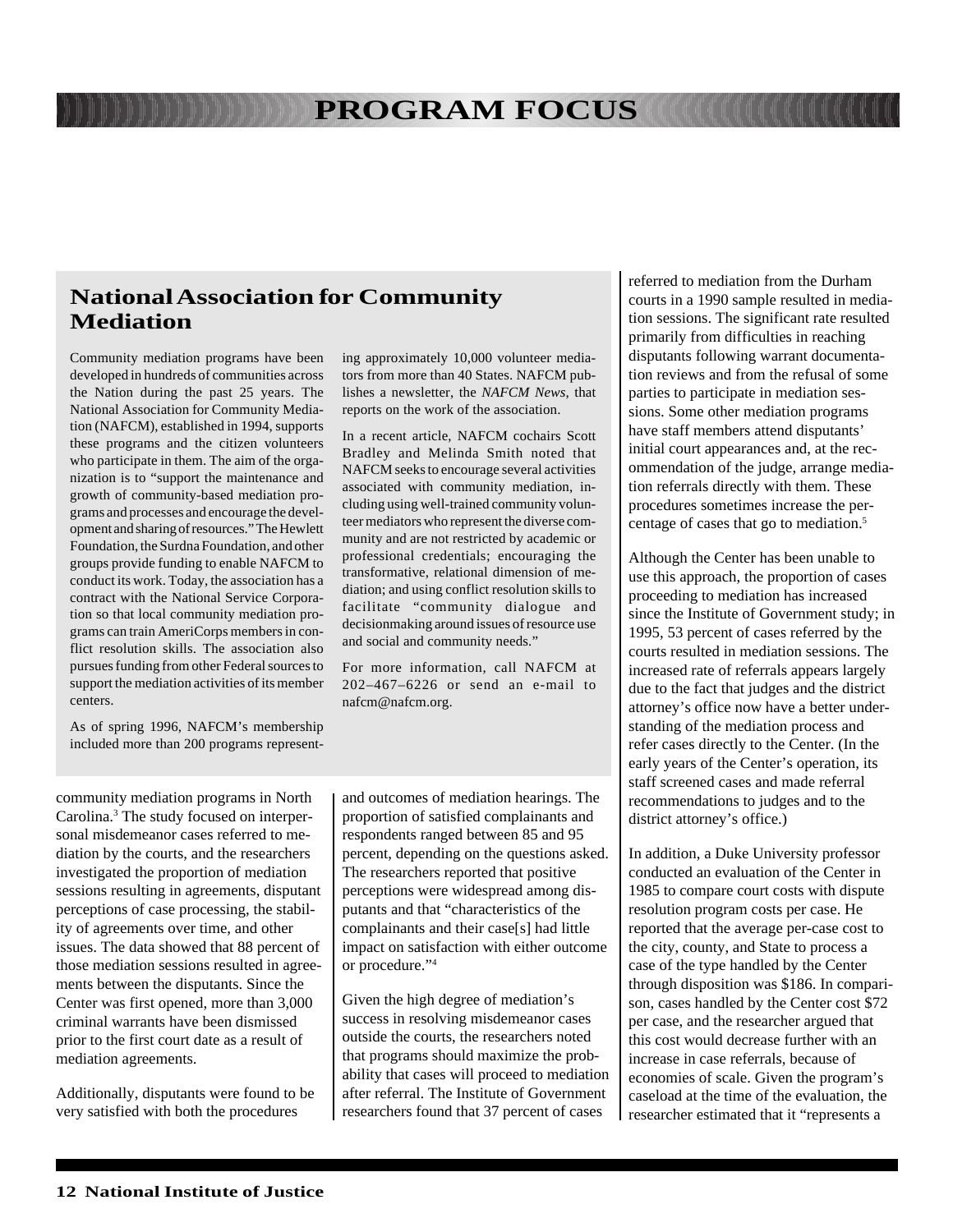potential savings of \$71,726 to the Durham justice system."6 This estimate is based on the assumption that the cases handled by the program would have proceeded through the court to disposition.

### **Summary and Conclusions**

In Durham and in other community mediation programs across the Nation, the vast majority of cases that proceed to mediation—in schools, businesses, public policy arenas, etc.—result in settlements between disputing parties. Michael Wendt, former executive director of the Center, feels that the core reasons for such a high rate of successful settlements involving these programs are simple and straightforward. Mediation provides disputants with the opportunity to communicate face to face, enables disputants to see each other as human beings rather than abstract opponents, and provides opportunities to identify common ground that can lead to the resolution of conflict.

Mediation is clearly not an option in all cases, and a variety of types of cases are excluded by the Center from mediation, such as those involving domestic violence, alcohol and drug abuse, significant mental impairment of one of the parties, and severe power disparities between parties. However, if mediation is appropriate, the process can have a very positive impact.

The Center illustrates how an energetic and creative mediation program can provide a wide range of services to the community. As American society becomes increasingly diverse and complex, and as conflicts of all sorts—from interpersonal disputes to conflicts between groups and organizations—

### **Dispute Settlement Center of Durham**

For further information and sample letters and forms, contact:

Milton Lewis Executive Director Dispute Settlement Center of Durham 1813 Chapel Hill Road Durham, NC 27707 Telephone: 919–490–6777 Fax: 919–490–6463

grow, the work of programs such as the Center can be of great assistance in helping citizens address and resolve troubling and potentially escalating conflicts.

### **Notes**

- 1. See McGillis, Daniel, *Community Mediation Programs: Developments and Challenges*, Issues and Practices, Washington, D.C.: National Institute of Justice, U.S. Department of Justice, 1997, NCJ 165698, for a detailed discussion of the history of the dispute resolution movement and national developments in the community mediation field.
- 2. Cook, R., J. Roehl, and D. Sheppard, *Neighborhood Justice Centers Field Test: Final Evaluation Report*, Washington, D.C.: U.S. Government Printing Office, 1980; Bridenback, M., *The Citizen Dispute Settlement Process in Florida: A Study of Five Programs*, Tallahassee, Florida: Florida Supreme Court, Office of the State Courts Administrator, 1979; Felstiner, W.,

and L. Williams, "Mediation as an Alternative to Criminal Prosecution," *Law and Human Behavior* 223 (1978); and Davis, R., M. Tichane, and D. Grayson, *Mediation and Arbitration as Alternatives to Criminal Prosecution in Felony Arrest Cases: An Evaluation of the Brooklyn Dispute Resolution Center (First Year)*, New York, New York: Vera Institute of Justice, 1980.

- 3. Clarke, Stevens H., Ernest Valente, and Robyn Mace, *Mediation of Interpersonal Disputes: An Evaluation of North Carolina's Programs*, Chapel Hill, North Carolina: Institute of Government, University of North Carolina, 1992.
- 4. Ibid.
- 5. In addition to problems with disputants being difficult to reach or not attending hearings, the Institute of Government researchers found that only a relatively low percentage of cases that were technically eligible for mediation were referred to mediation at the outset in all three jurisdictions studied. They noted that programs need to improve the thoroughness of intake procedures so that all eligible cases are referred.
- 6. Sheppard, B., *Report to Durham Dispute Settlement Center on the Comparative Costs of Going to Court vs. Mediation*, Durham, North Carolina: Duke University, 1985.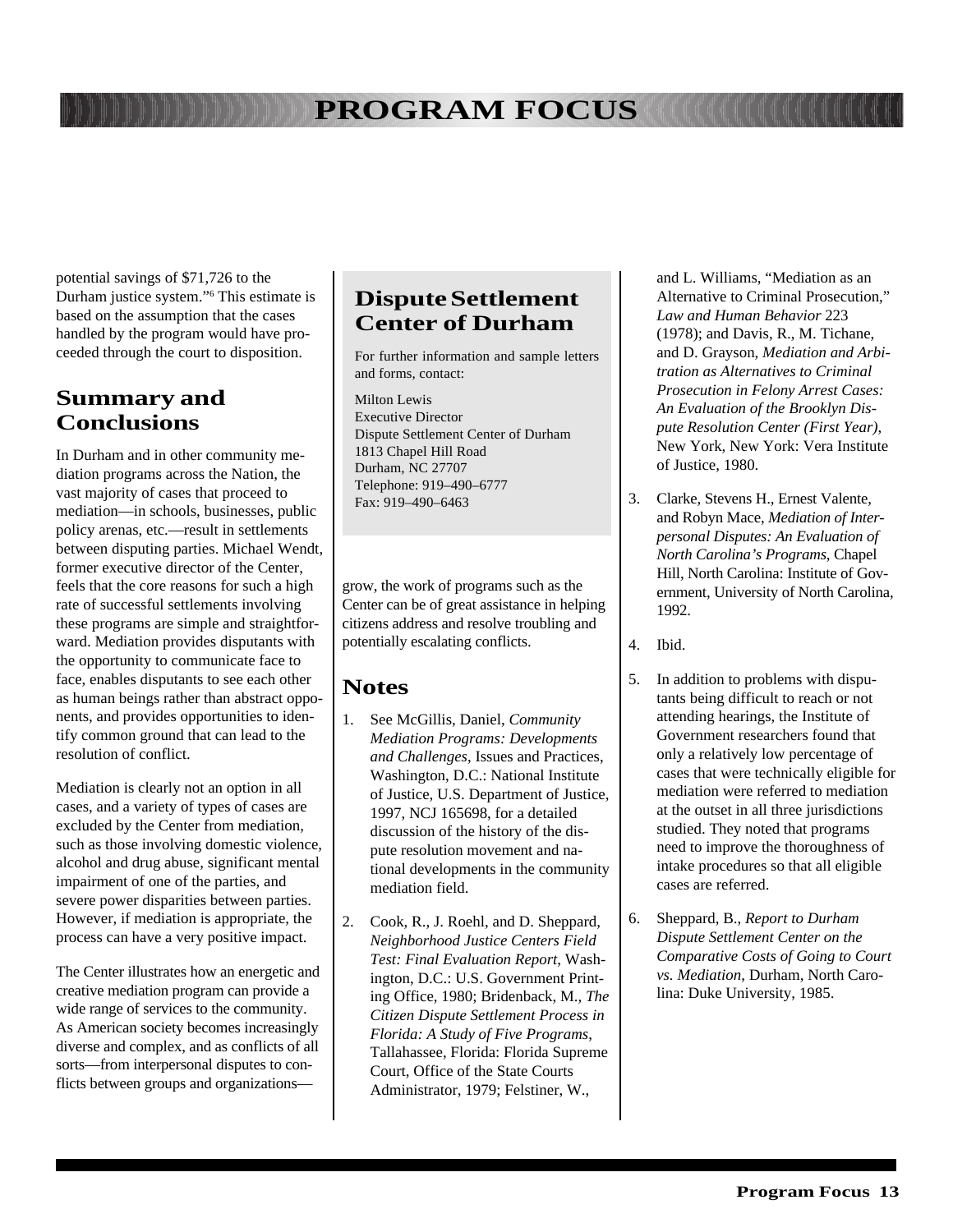### **About This Study**

This Program Focus was written by the late Daniel McGillis, Ph.D., senior research associate at Abt Associates Inc. During the course of research for this study, he met at length with Michael Wendt, former executive director of the Dispute Settlement Center of Durham, staff members, and representatives of the program's referral sources and clients. He also met with Scott Bradley, executive director of the Mediation Network of North Carolina. The assistance of all of these individuals is deeply appreciated.

During his 20-year tenure with Abt Associates, Dr. McGillis developed a special interest in alternative dispute resolution (ADR), including mediation, and became a well-known spokesperson for the reform movement, helping to draft Federal legislation and participating in the development of standards still in use as benchmarks by ADR practitioners. This report is one of the last documents that Dr. McGillis prepared before his death on April 23, 1998.

Findings and conclusions of the research reported here are those of the author and do not necessarily represent the official position or policies of the U.S. Department of Justice.

All photos by Dave Kaphingst, Aid Association for Lutherans.

**On the cover:** Participants and facilitators discuss an issue during a mediation session at the Dispute Settlement Center of Durham, North Carolina.

*The National Institute of Justice is a component of the Office of Justice Programs, which also includes the Bureau of Justice Assistance, the Bureau of Justice Statistics, the Office of Juvenile Justice and Delinquency Prevention, and the Office for Victims of Crime.*

NCJ 172203 September 1998

### **Quick Access to NIJ Publication News**

For news about NIJ's most recent publications, including solicitations for grant applications, subscribe to JUSTINFO, the bimonthly newsletter sent to you via e-mail. Here's how:

- Send an e-mail to listproc@ncjrs.org
- Leave the subject line blank
- Type subscribe justinfo your name (e.g., subscribe justinfo Jane Doe) in the body of the message

Or check out the "Publications and Products" section at the NIJ home page: http://www.ojp.usdoj.gov/nij or the "New This Week" section at the Justice Information Center home page: http://www.ncjrs.org